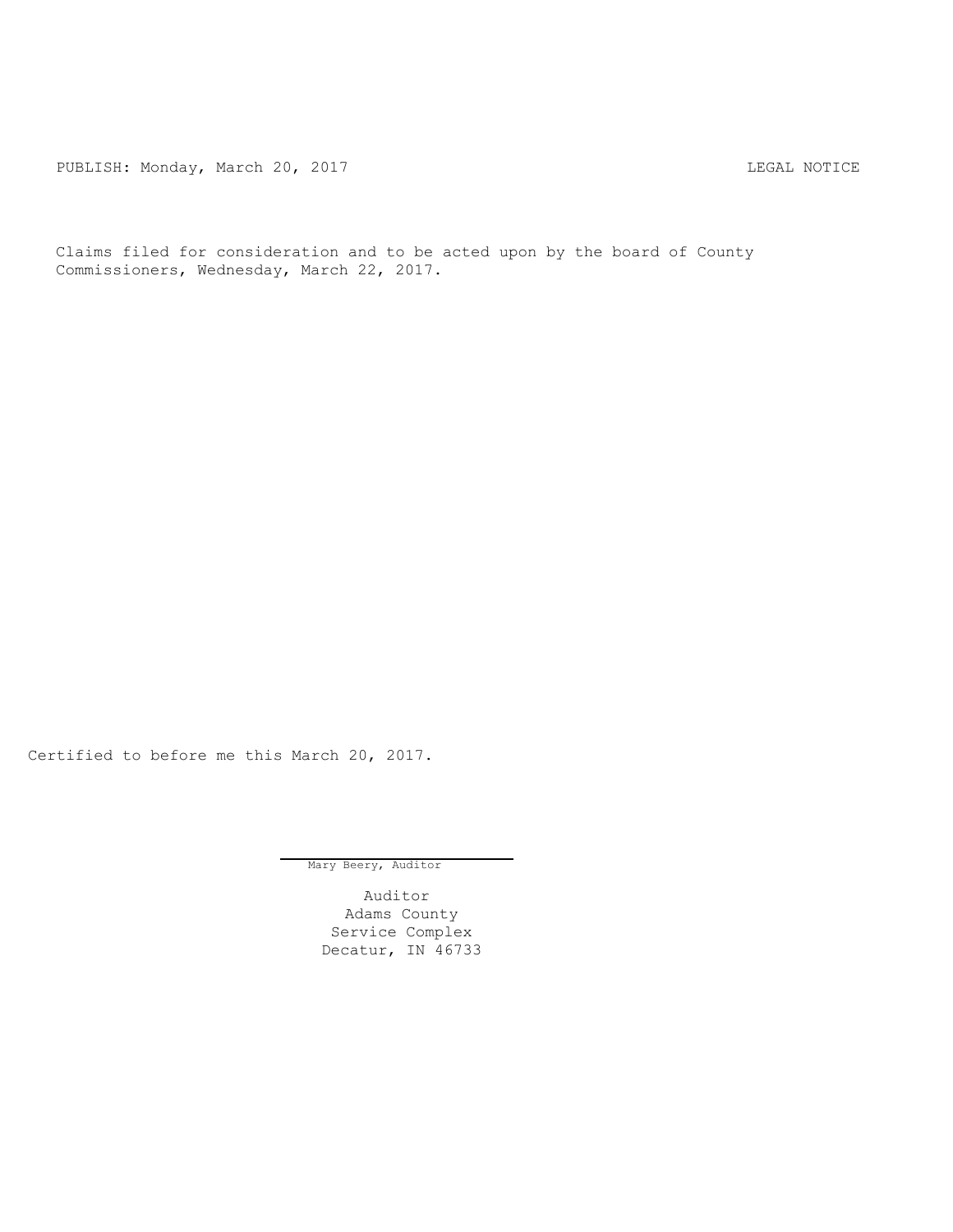

## **Claims Docket for Newspaper Adams County, Indiana**

## For Period: **2/22/2017** to **3/7/2017**

*313 W. Jefferson St. Decatur, IN 46733 (219) 724-2600*

Date Claims to be Paid: **3/22/2017**

| <b>Vendor</b>                                                   | Amount     | <b>Vendor</b>                                            | Amount    |
|-----------------------------------------------------------------|------------|----------------------------------------------------------|-----------|
| Adams Memorial Hospital                                         | 55,131.40  | Adams County Solid Waste                                 | 33.50     |
| Appraisal Research Corporation                                  | 9,501.44   | Arnold Lumber Co., Inc.                                  | 37.75     |
| Berne Ready Mix                                                 | 6,622.49   | <b>Berne Witness</b>                                     | 754.65    |
| Suburban Propane LP                                             | 330.00     | Chet's Pest Control                                      | 210.00    |
| Cintas Location #338                                            | 54.35      | City Of Decatur                                          | 3,331.21  |
| Decatur True Value                                              | 337.50     | <b>Complete Printing Service</b>                         | 988.00    |
| Dealership Holdings LLC                                         | 732.03     | Decatur Daily Democrat                                   | 430.92    |
| Decatur Tire Center                                             | 19.50      | MAXIMUS Consulting Services, Inc.                        | 1,950.00  |
| Erie Haven                                                      | 632.10     | Geneva Police Department                                 | 144.00    |
| Gordon Food Service                                             | 3,241.36   | Haggard-Sefton & Hirschy Funeral Home                    | 300.00    |
| Hilty Engine Service                                            | 1,800.00   | I.C.O. Training Fund                                     | 12.00     |
| Indiana State Police                                            | 280.00     | Innovative Concepts                                      | 835.79    |
| The Janitors Supply Company, Inc.                               | 413.60     | Joseph Johnson                                           | 25.00     |
| Racquel Werich                                                  | 75.00      | Lehman Feed Mill                                         | 2,616.50  |
| Mark S. Gresla, MD                                              | 420.25     | Monroe Water Department                                  | 274.71    |
| Park Center, Inc.                                               | 1,012.00   | Portland Motor Parts, Inc                                | 20.06     |
| Rhonda L. McIntosh                                              | 187.88     | <b>Shifferly Dodge</b>                                   | 51.00     |
| Treasurer of Adams County                                       | 158.05     | Chris Faulkner                                           | 3,000.00  |
| Miller, Burry & Brown, P.C.                                     | 4,213.06   | Adams County Automotive Supply, Inc.                     | 59.90     |
| National Environmental Health Assoc.                            | 95.00      | Purdue University                                        | 415.36    |
| Rekeweg, Shane                                                  | 259.98     | Myers Floor Covering & Furniture                         | 950.00    |
| Waste Management                                                | 505.92     | B Secure Alarm Systems, Inc.                             | 186.68    |
| Don Myers Plumbing                                              | 180.92     | Nursing2017                                              | 29.90     |
| Rhonda Kahlert                                                  | 15.86      | Sam's Engine Clinic                                      | 15.89     |
| Public Agency Training Council                                  | 495.00     | Zurcher's Best-One Tire & Auto Care, Inc                 | 766.25    |
| S & S /Shambaugh & Son, Inc.                                    | 980.00     | Matthew Bender                                           | 321.31    |
| Kristina Nichols                                                | 7.98       | LuAnn K. Rehm                                            | 6.04      |
|                                                                 | 950.00     |                                                          |           |
| Brooks Construction Co., Inc.                                   |            | Harvest Land Co-op<br><b>ERS</b> Wireless Communications | 5,194.86  |
| Adams County Truck Repair, Inc.<br>VoMac Trucks Sales & Service | 186.68     |                                                          | 62,313.07 |
|                                                                 | 557.23     | Southeastern Equipment Company Inc                       | 55,000.00 |
| Connie Ellenberger                                              | 25.08      | Troyer's Market LLC                                      | 3,880.92  |
| Indiana Nena                                                    | 1,154.00   | Harris Computer Systems                                  | 53.95     |
| Kendall Electric, Inc.                                          | 456.00     | McKesson Medical - Surgical                              | 487.60    |
| <b>ESRI</b>                                                     | 31,500.00  | Larry Weaver                                             | 52.80     |
| Alpine Falls, Inc.                                              | 26.47      | Forms Management Group, Inc.                             | 273.04    |
| Indiana Vital Records Association                               | 50.00      | Josephine Beauchot                                       | 500.00    |
| <b>Stationair's Express</b>                                     | 573.92     | Karla Marbach                                            | 698.37    |
| FlexPAC                                                         | 2,737.67   | Julie A. Harkless                                        | 41.03     |
| RICOH USA, INC.                                                 | 357.90     | Commonwealth Engineers, Inc.                             | 411.70    |
| Decatur Ace Hardware                                            | 194.24     | First Response                                           | 27.28     |
| O'Reilly Auto Parts                                             | 381.54     | Highway Dept. - Lonnie Caffee                            | 7.36      |
| Corrisoft                                                       | 433.25     | Amy Rumschlag                                            | 199.80    |
| Central Customer Charges                                        | 239.40     | 3M Electronic Monitoring                                 | 14,347.92 |
| Star Insurance Agency                                           | 343,113.00 | Travelers                                                | 2,241.20  |
| <b>Advance Auto Parts</b>                                       | 45.99      | <b>Allstar Communications</b>                            | 345.00    |
| Frontier                                                        | 147.12     | John Deere Financial                                     | 2.99      |
| R & C Fence Inc                                                 | 641.25     | Anne M. Razo                                             | 25.00     |
| Cooks Correctional                                              | 1,027.08   | U.S Postal Service (Postage-By-Phone)                    | 9,000.00  |